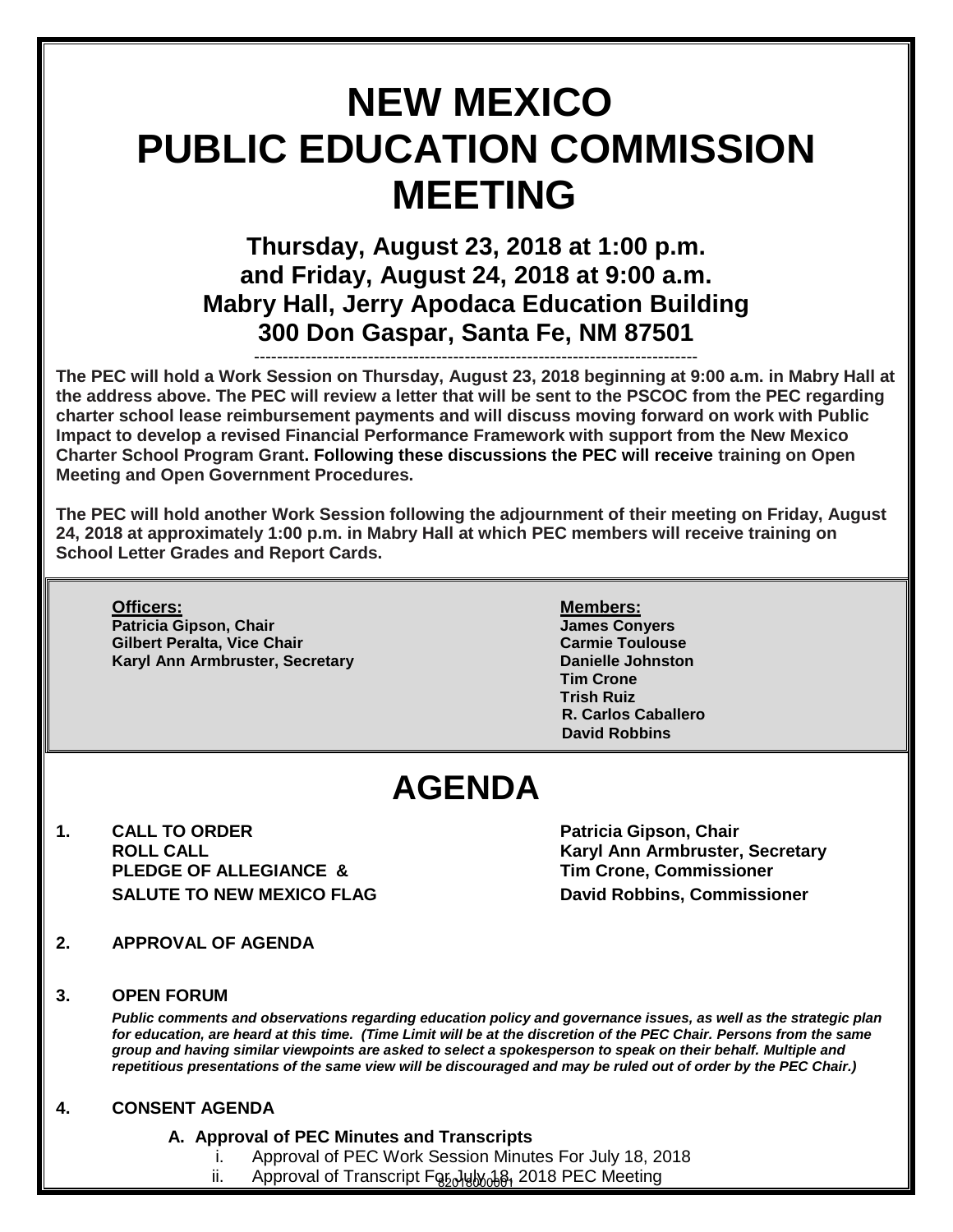|    | iii.<br>iv.                  | Approval of Summary Minutes For July 18, 2018 PEC Meeting<br>Approval of Transcript for the July 19, 2018 Community Input Hearing for Solare<br><b>Collegiate Charter School</b>                                                                                                                                                                                                                                                                                                                                                           |
|----|------------------------------|--------------------------------------------------------------------------------------------------------------------------------------------------------------------------------------------------------------------------------------------------------------------------------------------------------------------------------------------------------------------------------------------------------------------------------------------------------------------------------------------------------------------------------------------|
|    | v.<br>vi.<br>vii.            | Approval of Transcript for the July 19, 2018 PEC Emergency Meeting<br>Approval of Summary Minutes for the July 19, 2018 PEC Emergency Meeting<br>Approval of Transcript for the July 20, 2018 Community Input Hearing for Raíces del<br>Saber Xinachtli Community School                                                                                                                                                                                                                                                                   |
|    | viii.<br>ix.                 | Approval of Transcript for the August 1, 2018 PEC Special Meeting<br>Approval of Summary Minutes for the August 1, 2018 PEC Special Meeting                                                                                                                                                                                                                                                                                                                                                                                                |
|    | i.                           | <b>B. ACTION ON SCHOOL SPECIFIC GOALS</b><br>Media Arts Collaborative Charter School                                                                                                                                                                                                                                                                                                                                                                                                                                                       |
|    | ii.                          | New America School - Las Cruces                                                                                                                                                                                                                                                                                                                                                                                                                                                                                                            |
| 5. | 2018 AT 1:00 P.M.)<br>j.     | APPROVAL/DENIAL OF NEW CHARTER SCHOOL APPLICATIONS<br>A. Raíces del Saber Xinachtli Community School (SCHEDULED FOR THURSDAY, AUGUST 23,<br>Public Input/Comments (15 minutes) - PLEASE SIGN UP IF YOU WISH TO                                                                                                                                                                                                                                                                                                                             |
|    | ii.                          | <b>SPEAK</b><br><b>Charter School Division Recommendation (15 minutes)</b>                                                                                                                                                                                                                                                                                                                                                                                                                                                                 |
|    | iii.                         | Applicant Comments (15 minutes)                                                                                                                                                                                                                                                                                                                                                                                                                                                                                                            |
|    | iv.<br>v.                    | PEC Questions/Comments to Applicant and CSD<br><b>Closed Session</b>                                                                                                                                                                                                                                                                                                                                                                                                                                                                       |
|    | vi.                          | a. pursuant to NMSA 1978 §10-15-1(H)(1) pertaining to issuance,<br>suspension, renewal or revocation of Raíces del Saber Xinachtli<br>Community School license.<br>b. pursuant to NMSA 1978 §10-15-1(H)(7) related to the attorney-client<br>privilege pertaining to threatened or pending litigation in which the public<br>body is or may become a participant, specifically State of NM, ex rel.<br>Mario Guggino, qui tam plaintiff v. Southwest Primary Learning<br>Center, et al., D-202-CV-2014-06924.<br><b>Determination Vote</b> |
|    | i.<br>ii.                    | B. Solare Collegiate Charter School (SCHEDULED FOR FRIDAY, AUGUST 24, 2018 AT 9:00 A.M.)<br>Public Input/Comments (15 minutes) - PLEASE SIGN UP IF YOU WISH TO SPEAK<br>Charter School Division Recommendation (15 minutes)                                                                                                                                                                                                                                                                                                                |
|    | iii.<br>iv.<br>V.<br>vi.     | Applicant Comments (15 minutes)<br>PEC Questions/Comments to Applicant and CSD<br>Closed Session pursuant to NMSA 1978 §10-15-1(H)(1) pertaining to issuance,<br>suspension, renewal or revocation of Solare Collegiate Charter School license.<br><b>Determination Vote</b>                                                                                                                                                                                                                                                               |
| 6. |                              | DISCUSSION AND POSSIBLE ACTION ON State of NM, ex rel. Mario Guggino, qui tam plaintiff v.<br>Southwest Primary Learning Center, et al., D-202-CV-2014-06924.                                                                                                                                                                                                                                                                                                                                                                              |
| 7. | <b>REPORT FROM THE CHAIR</b> | A. Update from New Mexico Charter Coalition<br>B. Update from New Mexico School Board Association                                                                                                                                                                                                                                                                                                                                                                                                                                          |
| 8. | <b>PEC COMMENTS</b>          |                                                                                                                                                                                                                                                                                                                                                                                                                                                                                                                                            |
|    |                              |                                                                                                                                                                                                                                                                                                                                                                                                                                                                                                                                            |

**9. ADJOURN**

*The PEC attempts to follow the order of items as listed; however, the order of specific items may vary from the printed Agenda. Individuals with disabilities who need any form of auxiliary aid to attend or participate in this meeting, please contact the Public Education Commission Liaison at (505) 827-6661 by August 17, 2018. Upon request public documents will be provided in the accessible form necessary to the individual requesting the particular auxiliary aid.*  82018000002